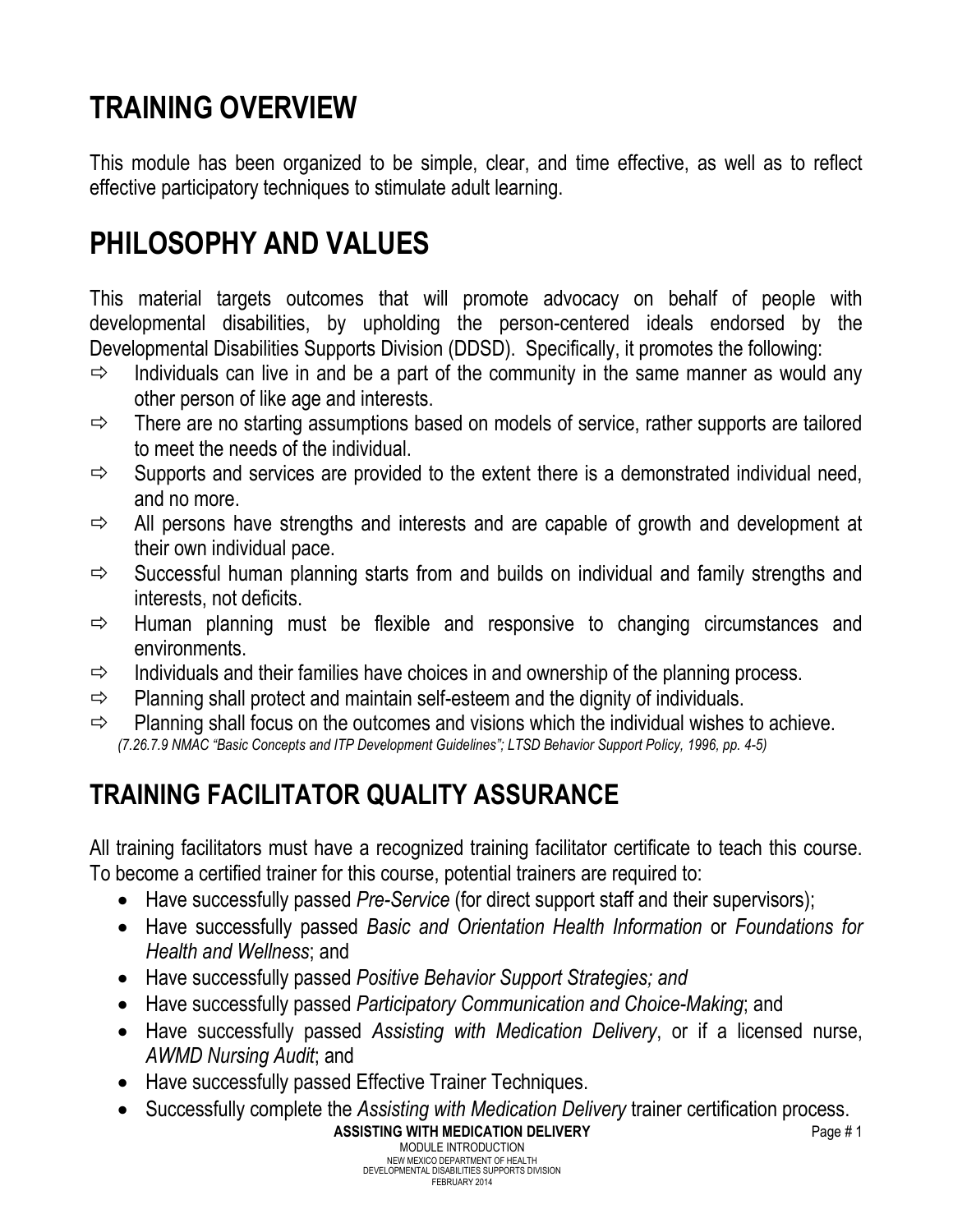To maintain certification in this course, training facilitators are expected to adhere strictly to the trainer guide. Modifications must be approved by the DDSD. In addition, the DDSD and/or its designee may conduct periodic in-class monitoring to ensure quality and adherence to course requirements.

Mentors shall (as part of the trainer certification process) ensure that trainers are prepared to discuss the agency-specific information associated with this course. The AWMD Mentor shall provide a copy of the DDSD AWMD Policy Certification Memo to the Potential Trainer prior to the start of the Train-the-Trainer (TTT) Seminar. The Potential Trainer will need to bring a completed DDSD AWMD Policy Certification Memo signed by either the agency Director or Nurse to the Train-the-Trainer Seminar.

Facilitators of this course are responsible for incorporating each individual agency's policy and procedures into the course. Because this course includes agency specific policy, classes may only contain trainees from one agency.

Trainers certified at the Agency Facilitator level are only allowed to train this course for one agency at a time identified at the time of certification. Facilitators wishing to change the agency for which they train this course will need to notify the Statewide Training Database and their DDSD Regional Training Coordinator.

This course includes agency specific policy, so trainers facilitating the course for multiple agencies are not allowed to have participants from multiple agencies in the same session.

Trainers facilitating for multiple agencies are not expected to provide the actual on-the-job verification required for certification. The certified facilitator may be asked to certify coaches for the agency. The agency will be responsible for ensuring the on-the job verification has been completed, and for tracking its employee's certifications. The agency will assure that the on-thejob coaching is provided by certified coaches. Please see below for additional information.

Trainers certified at the Statewide Facilitator level (or those who have received a special certification level) are permitted to train at more than one agency.

The following responsibilities must be observed by all agencies utilizing contract trainers and by all contract trainers:

Responsibilities of the Agency for AWMD:

- A representative of the agency, who is familiar with the agency's medication policies and procedures, must attend during day 2 and/or the recertification of the AWMD module when a contract trainer is training AWMD. This representative is present to address any agency-specific questions about policy, procedure, and documentation.
- The Agency must identify completion dates and recertification dates for their employees. Recertification must occur within one year and 30 days from the original date of completion of the 2-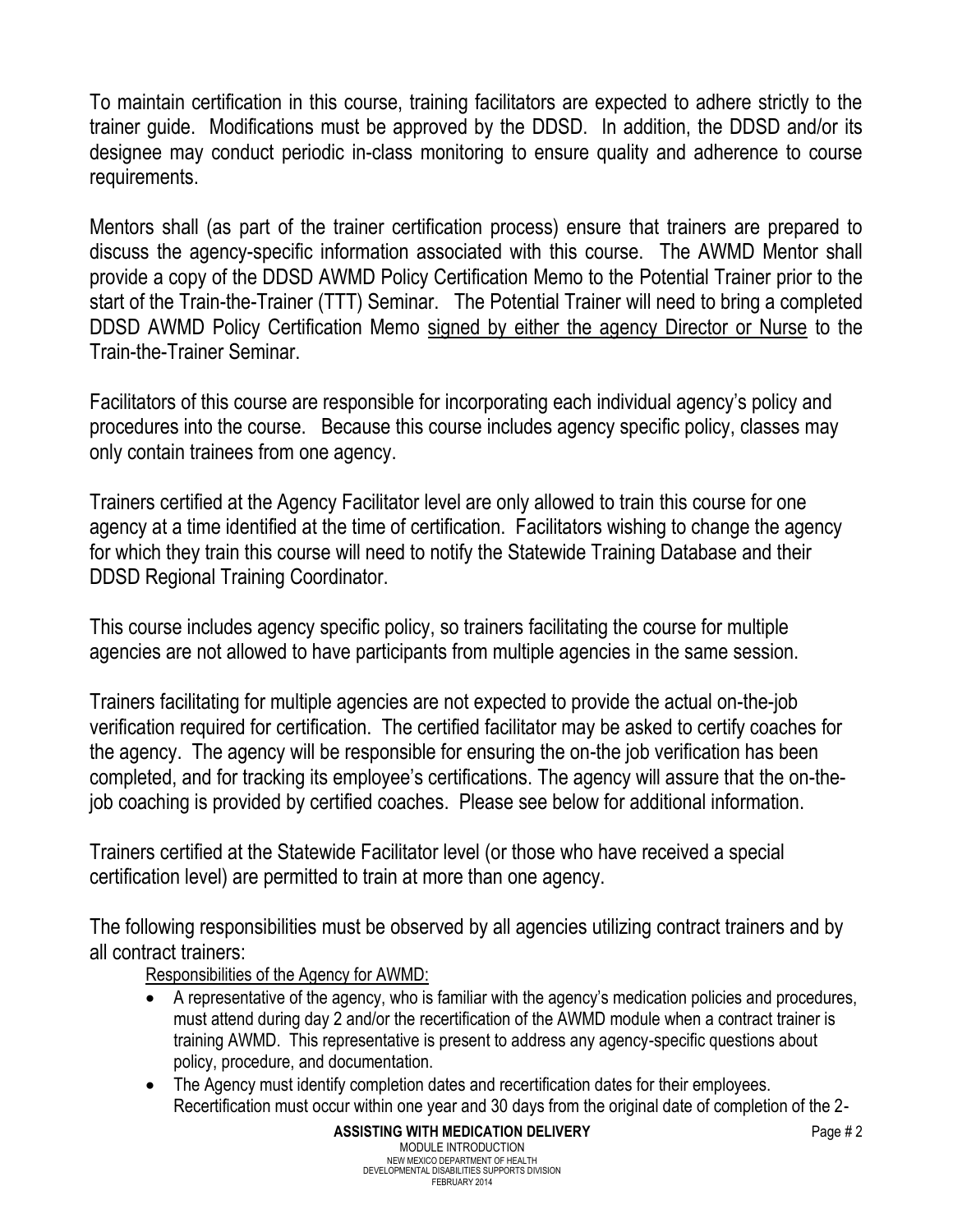day AWMD course. If a staff member does not complete the recertification within this timeframe, they must complete the entire 2-day AWMD course again.

- If it is a first-time certification in AWMD, the staff member must successfully complete the onsite skills demonstration within 30 days of the class or take the 2-day AWMD course again.
- The Agency must designate the intended on-the-job coaches and notify the trainer as to who has been designated.
- The Agency is responsible for training all staff and on-the-job coaches if at anytime there are changes to the agency's medication policies or procedures, including forms and documentation procedures.
- The Agency must maintain on-the-job skills tests for each staff member to be certified to assist with medication. The DDSD Statewide Training Database does not track the on-the-job skills portion of this certification. The DDSD Statewide Training Database only tracks the course completion (both the initial 2-day and subsequent recertification courses).
- If a staff member works for more than one agency (and is currently certified in AWMD), he or she must at minimum successfully complete a crossover training (as described on page 6 of this module introduction), the recertification competency, as well as the full on-site skills demonstrations at each agency from which they did not receive the original AWMD course.

#### Responsibilities of the AWMD Contract Trainer:

- The trainer must follow the Trainer Code of Ethics and the Module Trainer Guide
- The trainer must meet with the Agency prior to teaching the AWMD module to thoroughly cover the agency's medication policies and procedures used throughout the course.
- Provide further instruction for the designated on-the-job coaches. Potential coaches should be provided training on completing the Competency Achievement Form, providing appropriate coaching, and procedures to follow for trainees unable to demonstrate competence. It is the trainer's decision to determine the length of this training or if further information needs to be included.
- Identify the trained coaches on a roster, formal letter to the agency, or with certificates to clearly designate the staff who can then complete the skills coaching for the agency.
- Enter all training rosters into the DDSD Statewide Training Database within five working days following course completion (*not on-the-job skills completion*) and keep copies of all training rosters.
- If a trainer wants to contract with multiple agencies, the DDSD Training Unit must be notified and approval must be given before such contracting can take place.

#### Responsibilities of On-The-Job AWMD Coaches:

- Must be employed by the agency.
- Must be currently certified in AWMD or be a licensed/certified medical professional (example: CMA, LPN, or RN).
- Must complete additional training with the AWMD trainer prior to coaching.
- Must comply with coaching responsibilities listed on pages 7-8.

#### Contact your DDSD Regional Training Coordinator or the DDSD Training Unit Manager for more information.

- METRO: 505-841-5504/TU Manager 505-383-0120
- SERO: 575-624-6100
- SWRO: 575-528-5162
- NERO: 866-315-7123
- NWRO: 505-326-2265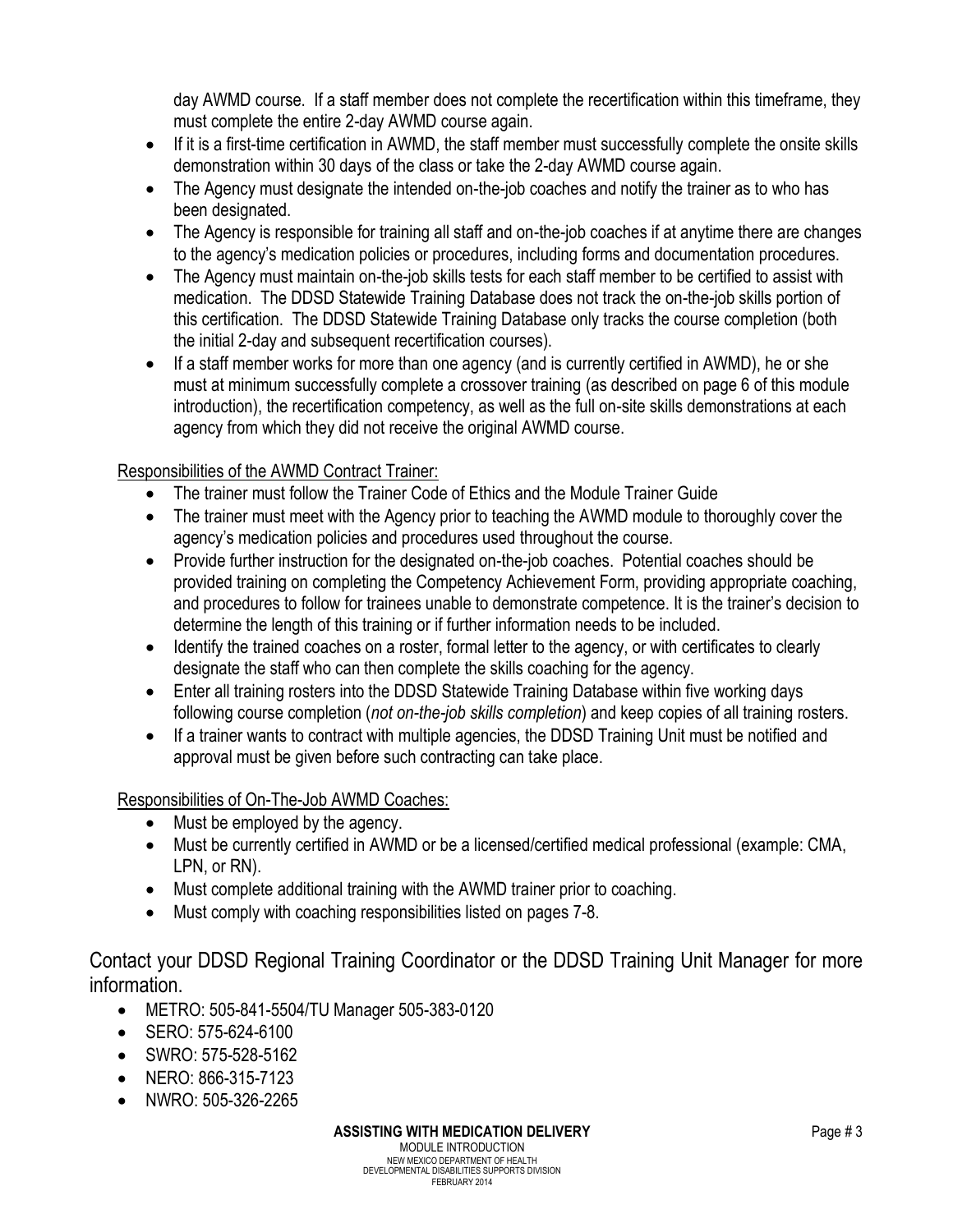# **ADVOCATE TRAINERS**

The Developmental Disabilities Supports Division strongly encourages advocates to become trainers/co-facilitators for this course.

#### **MODULE APPROVAL**

This module was originally reviewed and approved in August of 2005. The revision to this module was reviewed and approved in February 2014.

### **TARGET AUDIENCE**

This instructional course is designed for staff and/or other team members who will provide support to individuals with medication delivery. Ideal class size is 10-12 people.

#### **TRAINING DESCRIPTION**

This two-day *Assisting with Medication Delivery* course provides basic information about medication (including medication names, formulations, how medications can affect the body, etc.), levels of assistance with medication, proper procedures for assisting with medication, teaching/support techniques, and observation/reporting/documentation procedures.

In addition to attending this two-day course, trainees are required to demonstrate on-the-job application of specific competencies. Trained coaches shall verify the on-the-job competencies of trainees on at least one occasion at the job site. The trainee must complete the on-the job competency within 30 days after passing the two-day in class training in order to become certified. Trainees that are not able to demonstrate 100% competence on the on-the-job demonstration shall be required to either continue with supervised demonstrations (until 100% is achieved) and/or to retake the course if competence hasn't been reached within 30 days. On-thejob would include any site where the person being assisted would naturally or typically take their medication.

Trainees are required to complete an annual re-certification process. The annual re-certification process shall consist of a one-day training (to ensure comprehension of course material and agency policies and procedures) and one subsequent on-the-job skills verification within 13 months of the previous certification.

Trainees are not qualified to assist with medication delivery until they have passed the course and have demonstrated on-the-job application competencies.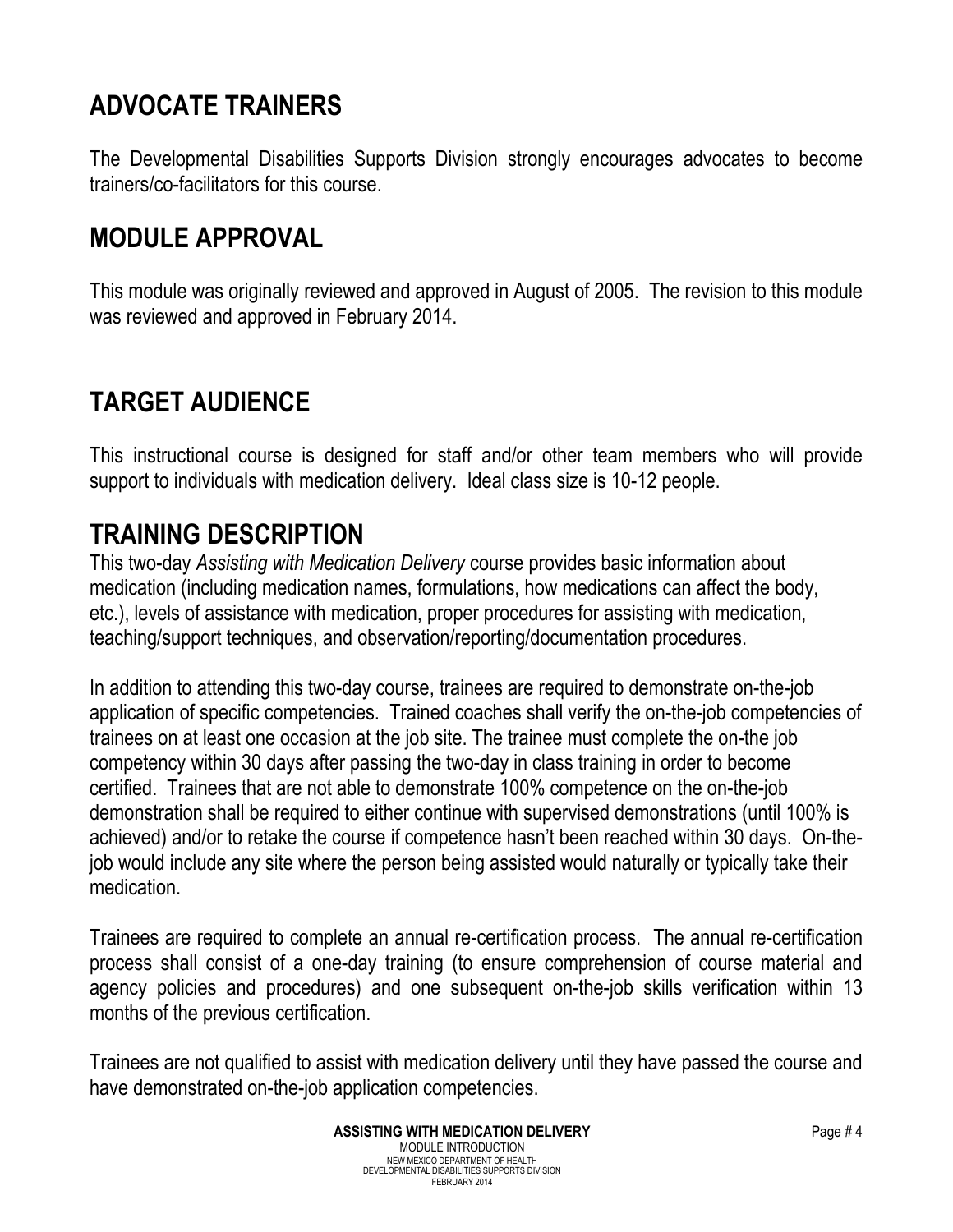If trainees have not completed recertification within one year, they have 30 days to complete a recertification course. If they have not completed a recertification course, including one subsequent on-the-job skills demonstration, within 30 days, they are required to re-take the twoday course once again.

### **RECERTIFICATION**

Trainees are required to complete an annual re-certification process. The re-certification will consist of an in-class training, a written competency and one on-the-job competency verification. The in-class training will be conducted by a certified course facilitator. The on-the-job skills demonstration must be verified by a certified coach. Agencies must follow all policies and procedures as directed by the Board of Pharmacy, Board of Nursing and the Developmental Disabilities Supports Division.

The trainee's re-certification date will be based on the date they passed the initial two-day course, regardless of when they completed the on-the-job competency or where they took that training. The in-class re-certification training should be between three and six hours long and should at minimum cover the following information, which is included in the recertification handout/trainer guide:

- A review of agency policies, procedures, forms and processes related to medication delivery.
- Identify the definition of "anaphylactic shock"
- Explain what to do during a medication-related emergency
- Explain the difference among the four levels of medication delivery
- Identify three procedures to follow when a person refuses medication.
- Identify the documentation procedures for each of the following: refusal, discontinued medication, taking medication, refill, food and drug interactions, misplaced or lost medications, prescription change, and dosage errors.
- Identify the procedure for handling discontinued, contaminated, and refused medication.
- Preventing medication errors.
- Naming the six rights.
- Reviewing the 11 steps of the AWMD process.

Once the above-mentioned information and policies/procedures have been covered, the facilitator must utilize the updated re-certification Competency Achievement Form provided in the 2014 module.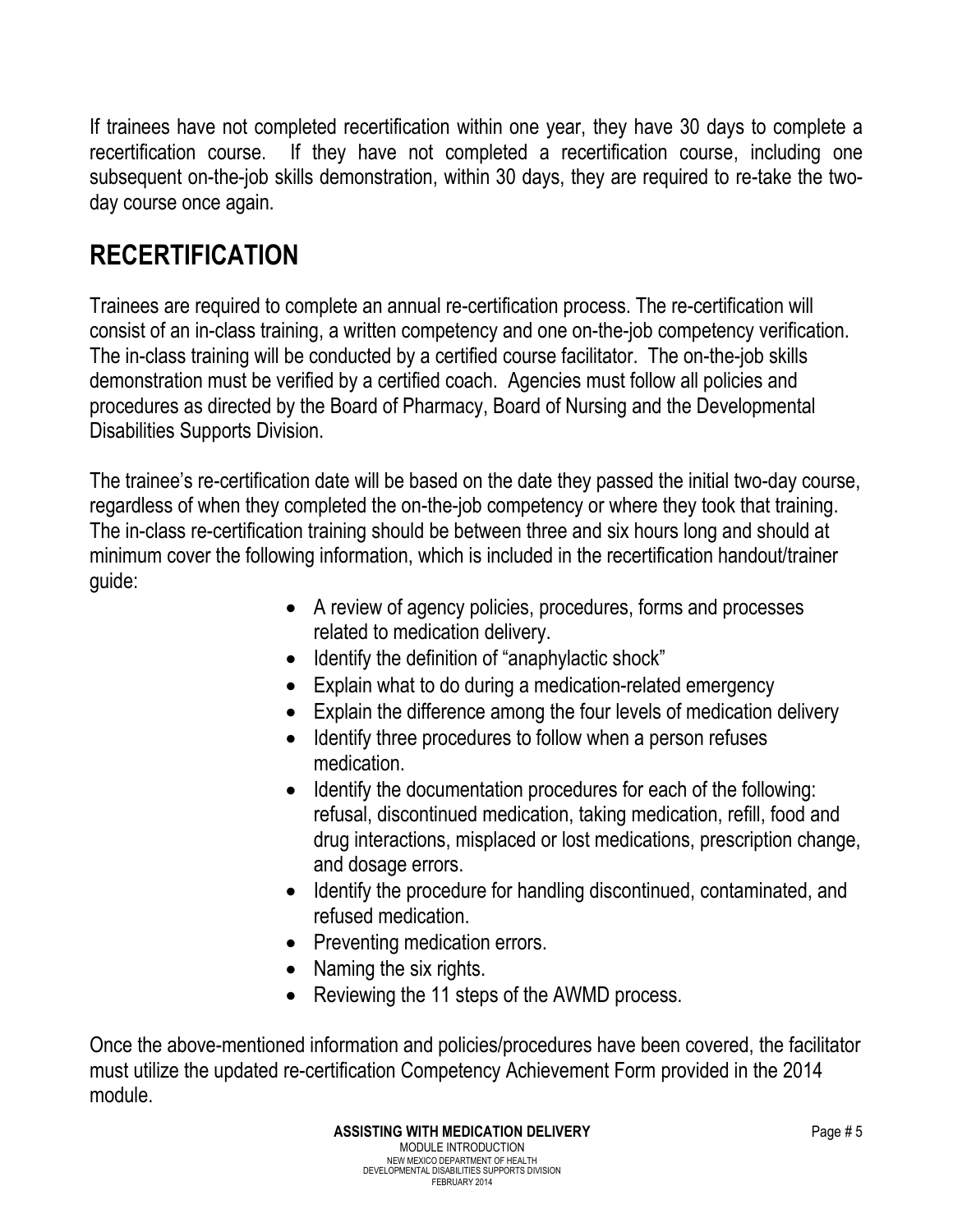The re-certification Competency Achievement Form and the Skills Demonstration Form must be maintained in the staff member's personnel file or in the agency training files. *Note: Each agency is responsible for ensuring the competency of staff to meet all requirements of the Board of Pharmacy, Board of Nursing and the Developmental Disabilities Supports Division.*

# **CROSSOVER TRAINING**

There are two options for crossover training for a staff member who is already currently certified in AWMD at another agency:

- 1) The staff member can attend the entire Day 2 of AWMD training, including completing the Day 2 written competency, doing the in-class skills demonstration and then successfully complete one 30-day on-site skills demonstration (if no in-class skills demonstration is completed there must be 2 on-site skills demonstrations successfully completed); or
- 2) The staff member can attend a Recertification training, including completing the recertification written competency, staying after the training to do the in-class demonstration with the instructor, and then successfully complete one 30-day on-site skills demonstration (if no in-class skills demonstration is completed there must be 2 on-site skills demonstrations successfully completed).

Once one of these two options has been completed, the certified AWMD trainer will list that staff member as having completed AWMD in the statewide database. They will give the staff member an AWMD certificate (not an AWMD recertification), and the staff member will be considered newly certified at that agency. From that point on they will attend annual recertification trainings at that respective agency as would be typical for all AWMD certified staff, just as they will also continue to be recertified at any other agency they work for.

### **ON-THE-JOB COACHES**

On-the-job coaches will be designated by the agency and instructed by a certified *Assisting with Medication Delivery* trainer. The *Assisting with Medication Delivery* trainer will be responsible for providing the agency initial documentation of staff who have completed additional instruction as on-the-job coaches. This documentation could take the form of a roster, certificates or a letter written to the provider agency (any documentation that includes the trainer's signature). Afterwards the agency will be responsible for maintaining this documentation, and for informing their on-the-job coaches of any changes to policy or forms used by the agency. To maintain certification, an on-the-job coach must be observed annually by a certified AWMD trainer, and documentation of this observation, whether it be a new certificate or other documentation (such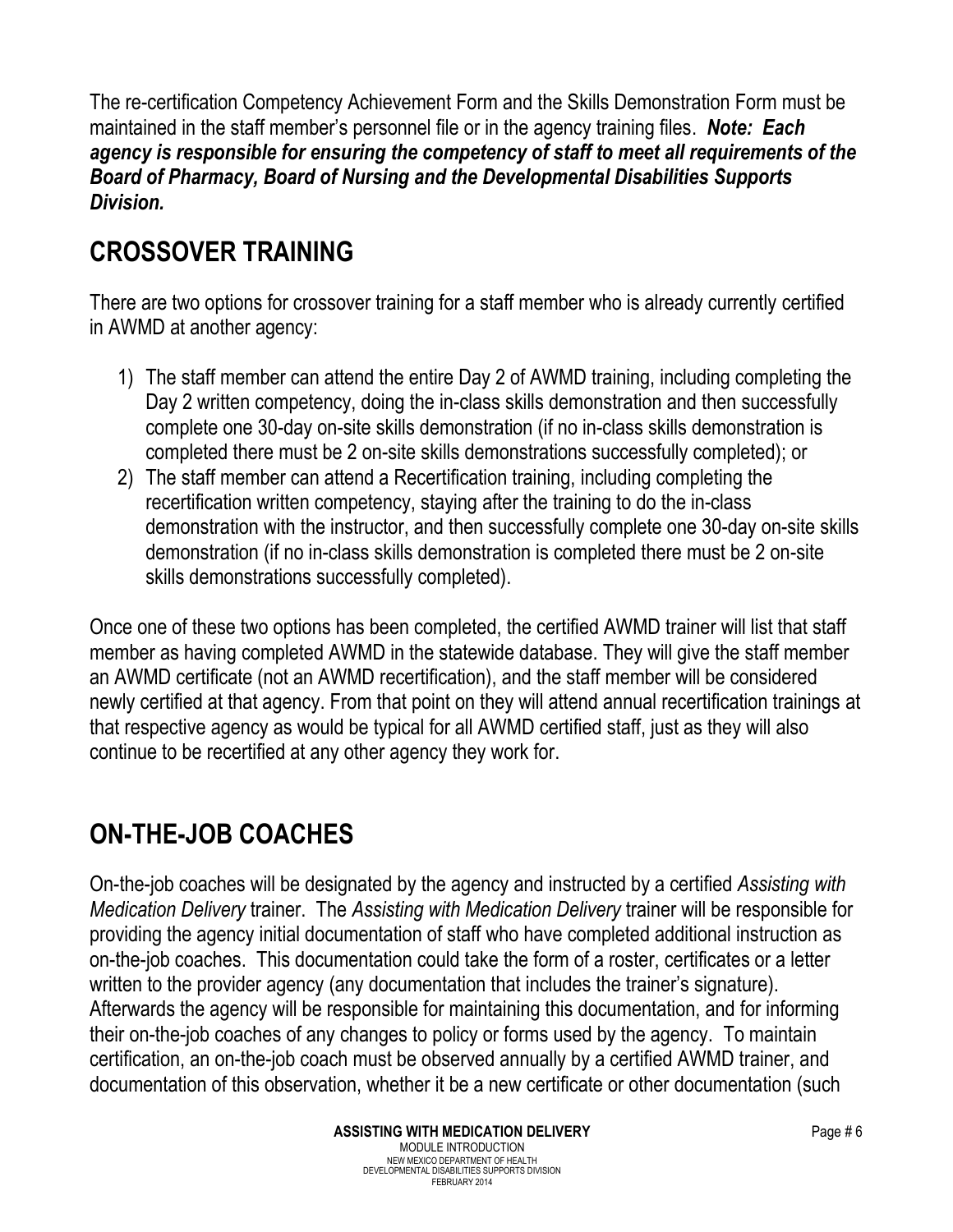as using the on-site skills demonstration form as a coaching observation form), must be maintained the coach's training or personnel file.

A trainer instructing on-the-job coaches will provide this within his/her scope of certification. This means an agency trainer can only instruct on-the-job coaches for the agency for which he or she is certified to provide AWMD training.

Any person providing the on-the-job coaching is required to be certified to assist with medication delivery (or to be a currently licensed Nurse or certified CMA). If the potential coach is a licensed professional, they will still need to receive instruction and certification as a coach by a certified course facilitator and be designated by the agency. Potential coaches should also be very familiar with agency medication delivery policies and procedures and be prepared to reinforce them.

For trainers certifying coaches:

- 1) Ensure that the prospective coach is currently certified in AWMD at your agency (or if they are a licensed/certified professional, that they have completed the AWMD Nursing Audit).
- 2) Meet with the prospective coach and explain to them the expectations including, but not limited to:
	- How to use the on-site skills demonstration form;
	- What to do if a trainee is struggling with the 11 steps and/or documentation procedures (i.e. how to stop them in process an coach them through);
	- Clarifying the difference between Assistance with Medication and Medication Administration;
	- The expectation that a staff member must not only answer the questions on the on-site skills demonstration form, but must successfully complete the 11-step AWMD process 100% independently (without any coaching) before he or she can be signed off to assist with meds;
	- If a staff member is struggling to successfully complete the AWMD process, more than one on-site skills demonstration may be necessary.
- 3) Once the coaching process has been explained, have the prospective coach watch you demonstrate the on-site skills demonstration process with a staff member who needs certification.
- 4) Watch the prospective coach go through the entire coaching process with a staff member needs certification (ensuring that they are comfortable verifying the competencies and confident in stopping and coaching staff who are struggling).
- 5) Repeat the observation if necessary.
- 6) Complete documentation certifying that person as an AWMD coach and ensuring the documentation is placed in their training/personnel file.
- 7) Schedule an annual appointment to observe and recertify the coach.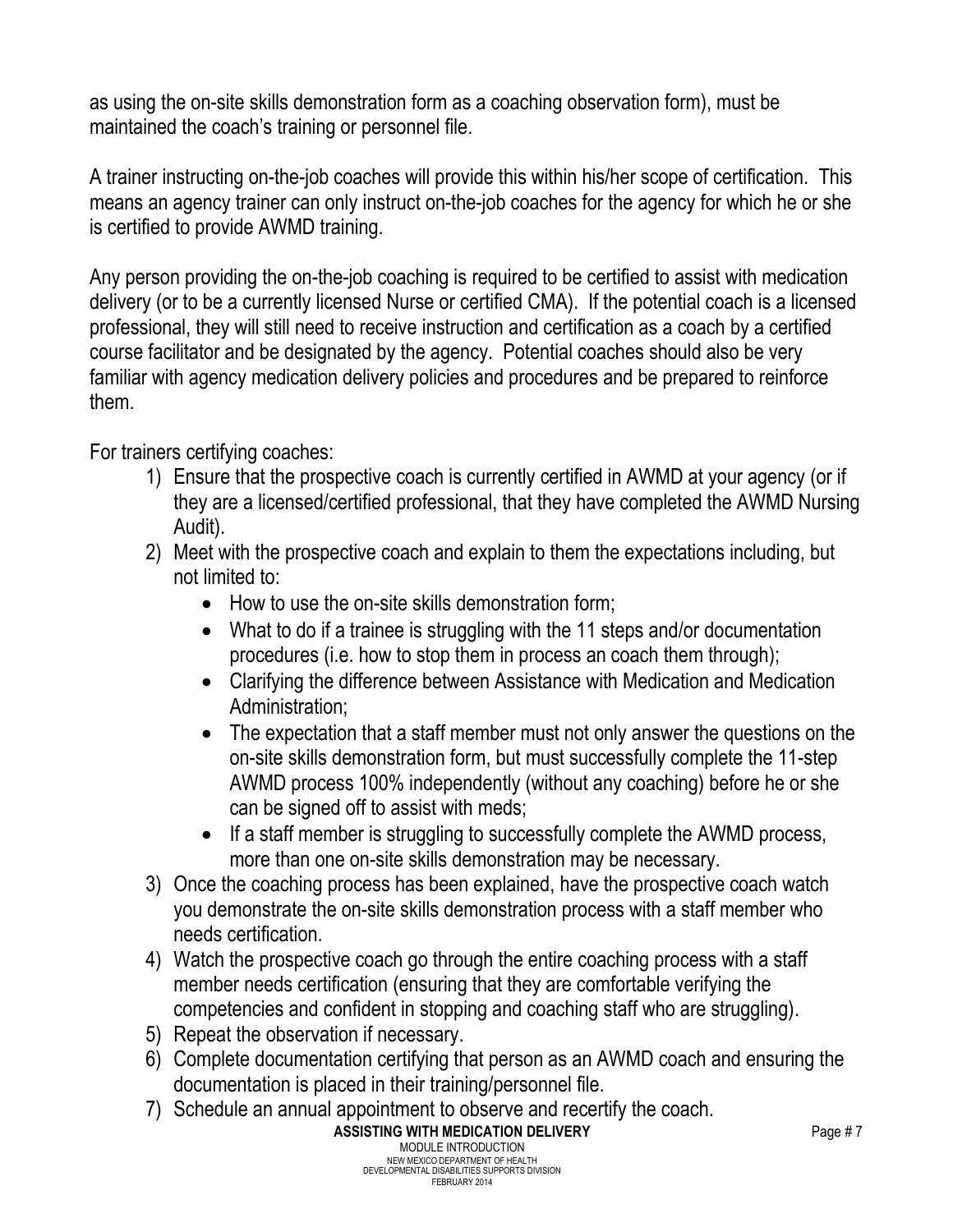- 8) If there is failure for the coach to be observed and recertified in one year, they must go through the coaching process again with an AWMD facilitator.
- 9) It is the prerogative of the AWMD trainer to revoke coaching certification if at any time they believe a coach is deviating from the AWMD on-site skills verification expectations.

The designation of on-the-job coach does not automatically transfer from one agency to another. This staff person will have to be re-certified as a coach at each additional or new agency for which they provide supports. As part of this process, the transferring on-the-job coach will need to become certified in AWMD at their new agency through a crossover training.

If concerns arise regarding a staff member following medication policies and procedures and/or there is a trend in medication errors, it is incumbent on the agency to ensure the health and safety of the individuals receiving supports first and foremost. They must ensure that the appropriate reporting occurs, and determine the most appropriate intervention for that particular staff. This may include, but is not limited to: re-training, re-coaching, revocation of AWMD certification, and/or termination of employment.

### **DDSD STATEWIDE TRAINING DATABASE**

Trainees are required to sign in on an approved DDSD Statewide Training Database course roster. Trainees must provide his/her name, agency, unique identifier, and signature on the appropriate course roster.

Trainers are required to enter course roster information into the DDSD Online Training Database within five working days of the training. Agencies must separately track completion of the on-thejob demonstrations. **The on-the-job demonstrations must be completed prior to a staff member assisting with medication delivery.** The annual re-certification is based on the completion date of the in-class training.

### **COMPETENCIES ADDRESSED IN THIS MODULE**

- M01 Identify the definition for each of the following: prescription medications, *Pro Re Nada* (PRN) medications, controlled substances, and sustained-release formulations.
- M02 Identify the generic, chemical, and brand/trade name for one medication.
- M03 Identify one example for each of the following formulations: solid, semisolid, and liquid.
- M04 Describe two factors that can alter the rate of absorption of medications.
- M05 Identify two characteristics of a "steady state."
- M06 Give one example for each of the following types of interactions: drug-drug interaction, food-drug interaction, and disease-drug interaction.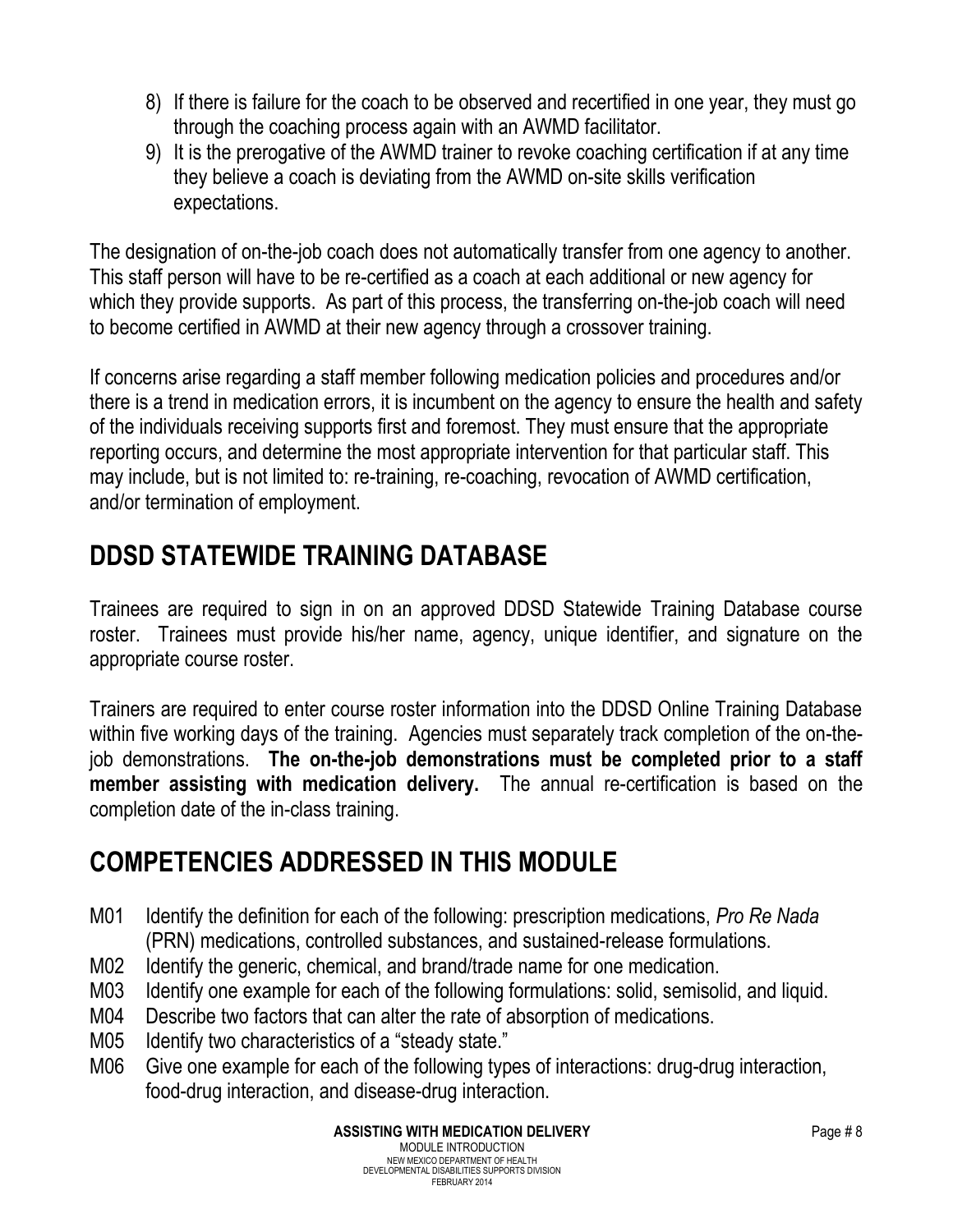- M07 Identify two types of adverse drug reactions.
- M08 Identify the definition of "anaphylactic shock."
- M09 Identify three examples of medication-related emergencies.
- M10 Explain what to do during a medication-related emergency.
- M11 Identify where you find information about medication benefits, side-effects, and food and drug interactions.
- M12 Demonstrate one method for discovering the benefits, side effects and food and drug interactions from medication.
- M13 Explain the difference among self-administration of medication, assisting with medication, and medication administration.
- M14 Identify key people and their roles in the medication delivery process.
- M15 Identify the "Six Rights" of assisting with medication.
- M16 List four types of medication errors and how to avoid them.
- M17 Identify three procedures to follow when a person refuses medication.
- M18 Describe the relationship between informed consent and the right to refuse medication.
- M19 Identify at least four general strategies for teaching self-administration of medication.
- M20 List three benefits of self-administration of medication.
- M21 Identify the steps of the medication delivery process.
- M22 Explain confidentiality safeguards used in handling medication.
- M23 Explain the importance of the information on a medication label.
- M24 Identify the documentation procedures for each of the following: refusal, discontinued medication, taking medication, refill, food and drug interactions, misplaced or lost medications, prescription change, and dosage errors.
- M25 Identify what to take with you to medical appointments and emergencies and where it is located.
- M26 Explain why a direct support staff should not use drug abbreviations and symbols.
- M27 Identify the circumstances that must be in place before using over-the-counter medications.
- M28 Identify four medication storage practices.
- M29 Identify the procedure for handling discontinued, contaminated and refused medication.
- M30 List eight common side effects.
- M31 Demonstrate documentation procedures for the following: refusal, discontinued medication, taking medication, refill, food and drug interactions, misplaced or lost medication, prescription changes, and dosage errors.
- M32 Identify an individual's medications, their purpose, and possible side effects.
- M33 Demonstrate your ability to identify significant medication issues by reviewing one individual's medication history.
- M34 Demonstrate how to assist an individual with the medication delivery process.
- M35 Demonstrate teaching an individual one technique for self-administration of his/her medication.